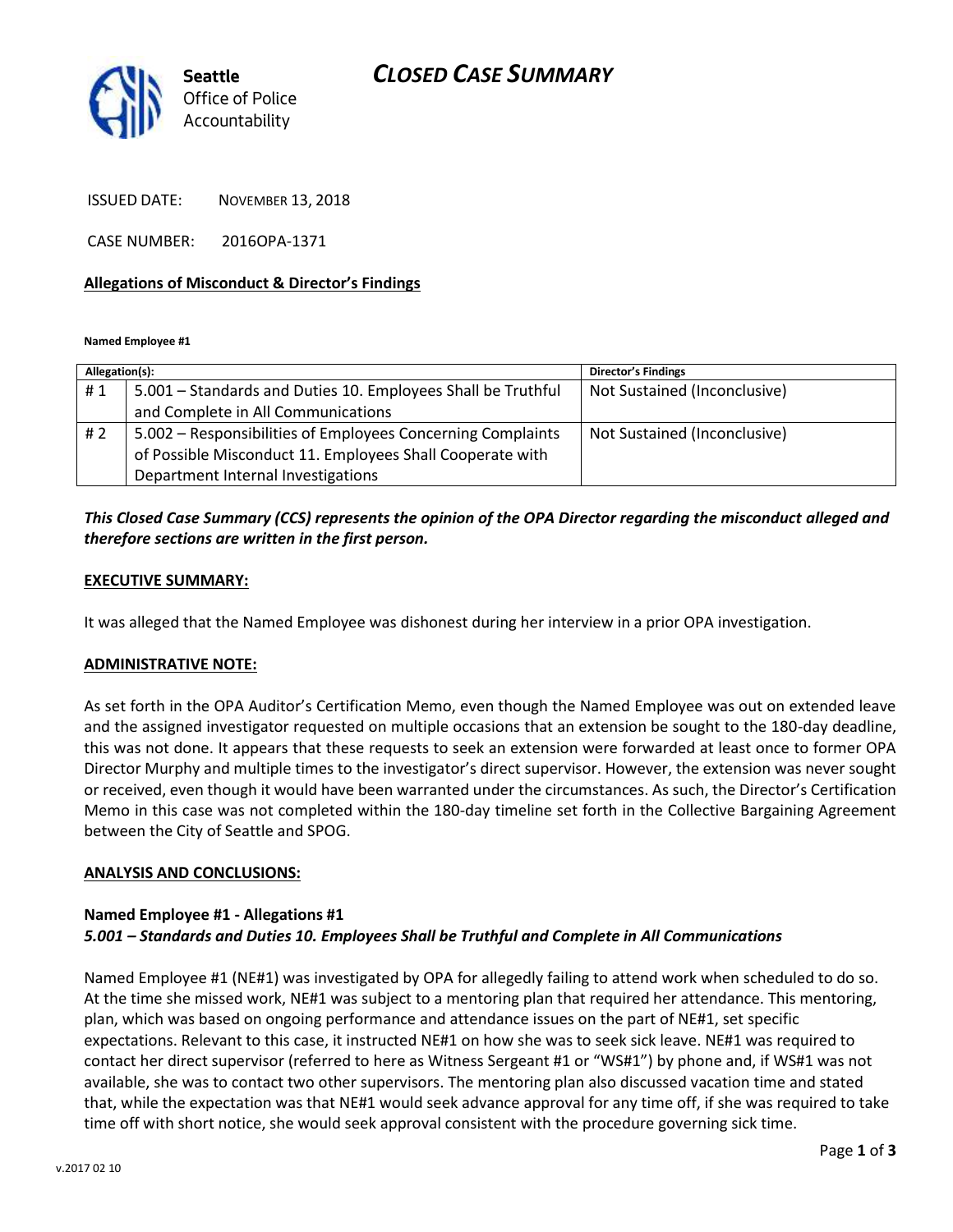

**Seattle** *Office of Police Accountability*

OPA CASE NUMBER: 2016OPA-1371

*CLOSE CASE SUMMARY*

During its prior investigation, OPA determined that, on June 7, 2016, NE#1 requested permission to take vacation on June 11, 2016. She made the request to a Sergeant who was neither her direct supervisor nor any other supervisor designated in her mentoring plan as someone from whom the time off could be requested. She requested that she be permitted to take the entire day off, but this other Sergeant (referred to here as Witness Sergeant #2 or "WS#2") stated that she could only take off four hours. However, NE#1 did not attend work at all on the date in question. WS#2, who was not initially aware of the mentoring plan, reported her failure to attend work to WS#1, who ultimately made an OPA referral. The prior case ultimately resulted in recommended Sustained findings. The Chief adopted those recommendations and imposed discipline.

The case discussed here stemmed from the prior investigation. Specifically, it resulted from two statements made by NE#1 at her OPA interview. It was alleged that these two statements, which were inconsistent with the accounts provided by WS#1 and WS#1, may have constituted dishonesty.

The first statement concerned whether NE#1 was told she could take four hours or her entire shift off. WS#2 contended that he was clear that she could only take the four hours. However, NE#1 initially testified that WS#2 told her that she could take the entire shift off. NE#1 stated that WS#2 then spoke to WS#1 who said that she could not do so. NE#1 told OPA that she took the entire shift off because of a "misunderstanding." She further testified that she did not remember being told that she could not have the night off and that she may not have heard that she was only allowed four hours of vacation.

The second statement concerned whether NE#1's mentoring plan was clearly explained to her. She stated that she was given the plan but that no one went through it with her. She recalled two supervisors being present when she was given the plan, but stated that WS#1 was not there. WS#1 stated, however, that he went over the mentoring plan with NE#1 several times and told her exactly what she was required to do.

OPA re-interviewed NE#1 to address these inconsistencies. However, this interview did not occur until a significant amount of time after her first interview given that NE#1 was out on extended leave for more than a year.

With regard to the first statement, NE#1 stated that she must have discussed with WS#2 that he had conferred about her time off request with WS#1. However, she still did not recall being aware that she was not permitted to have the full shift off. She again asserted that her taking the time off was the result of a misunderstanding.

With regard to the second statement, NE#1 this time confirmed that WS#1 did, at least on one occasion, give her a copy of the mentoring plan. However, she again stated that he did not explain it to her in detail. When asked why he would have a different recollection of their discussion(s), NE#1 stated that she did not know. She denied that she had been untruthful.

NE#1 raised that, at the time of her first interview, she was dealing with medical and other issues. She specifically explained that she had been suffering from sleep deprivation and depression. She opined, in response to questions posed by her Guild representative, that these conditions could have negatively impacted her perception of what was happening at the time of the incident, her conversations with WS#1 and WS#2, and her later recall when she testified during the first OPA investigation.